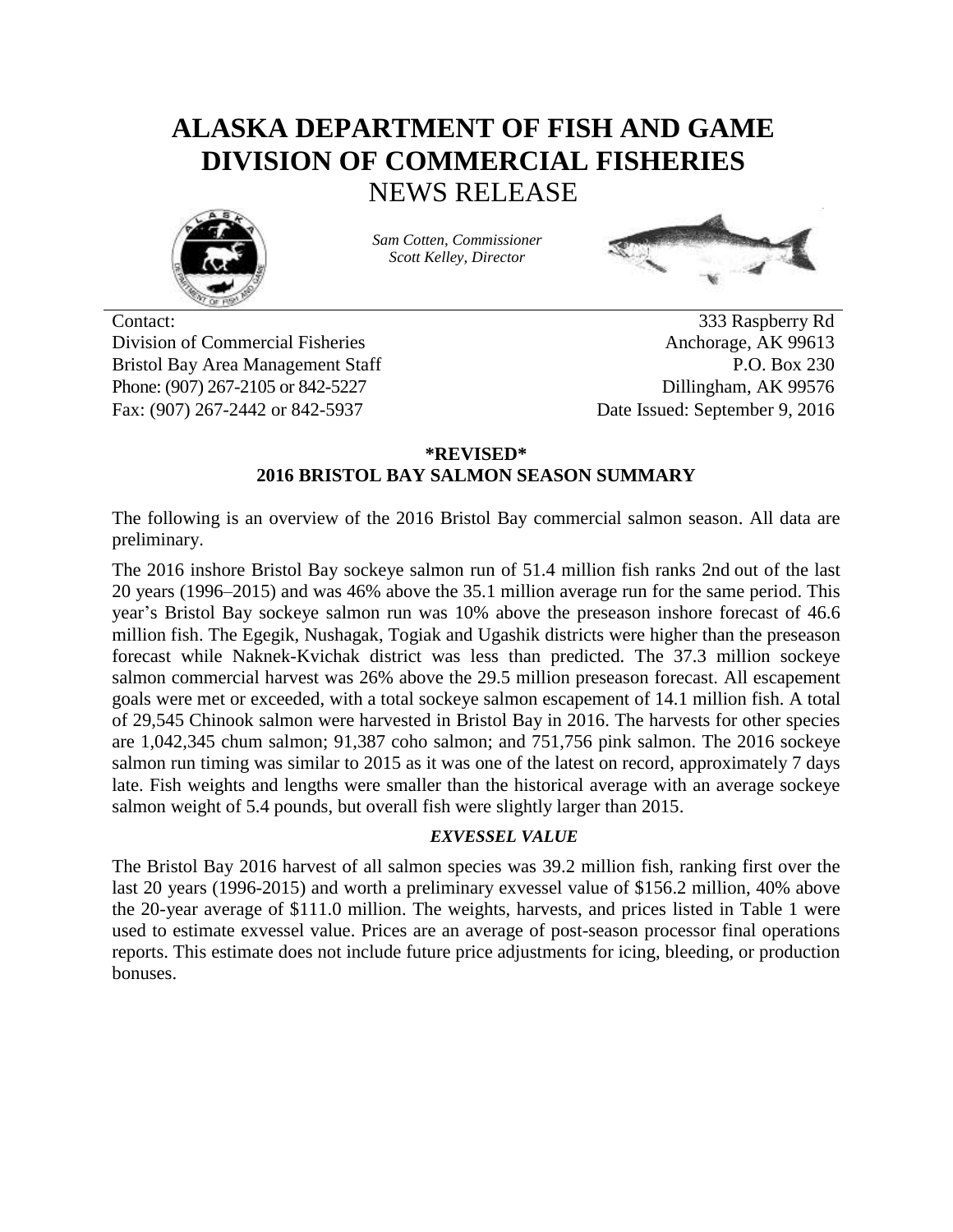| <b>Species</b> | Price/lb | Weight (lb) | Number of Fish | Total Weight | Value         |
|----------------|----------|-------------|----------------|--------------|---------------|
| Sockeye        | \$0.76   | 5.4         | 37,330,419     | 201,584,263  | \$153,204,040 |
| Chinook        | \$0.67   | 12.6        | 29.545         | 372,267      | \$249.419     |
| Chum           | \$0.32   | 6.0         | 1.042.345      | 6.254,070    | \$2,001,302   |
| Pink           | \$0.15   | 4.0         | 751.756        | 3,007,024    | \$451,054     |
| Coho           | \$0.49   | 5.8         | 91.387         | 530.045      | \$259,722     |
| Totals         |          |             | 39.245.452     | 211,747,669  | \$156,165,537 |

Table 1.–Average price, weight, harvest, and value of salmon harvest in Bristol Bay, 2016.

## *ALLOCATION*

Fisheries are managed to achieve allocation between drift and set gillnet gear groups in four of five districts. Togiak District is excluded from the allocation plan. Table 2 lists current regulatory allocations and harvests by gear group for the 2016 season. Strategies used to achieve allocation between gear groups included varying the amount of fishing time and providing separate gear group openings.

Table 2.–Allocation of Bristol Bay drift and set gillnet harvest, 2016.

|                       | Drift Gillnet      | District Set Gillnet | <b>Section Set Gillnet</b> |
|-----------------------|--------------------|----------------------|----------------------------|
|                       | Percent of Harvest | Percent of Harvest   | Percent of Harvest         |
| District              | Allocated /Caught  | Allocated /Caught    | Allocated /Caught          |
| Naknek/Kvichak        | 84% / 83%          | 16% / 17%            | Naknek: 8% / 8%            |
|                       |                    |                      | Kvichak: 8% / 9%           |
| Egegik                | 86% / 82%          | 14% / 18%            | Not applicable             |
| Ugashik               | 90%/91%            | 10% / 9%             | Not applicable             |
| Nushagak <sup>a</sup> | 74% / 67 %         | 26% / 33%            | Nushagak: 20% / 22%        |
|                       |                    |                      | Igushik: $6\% / 11\%$      |

Note: Harvest opportunity within Wood River Special Harvest Area is determined by inseason allocation within the full district.

# *SPECIES PERFORMANCE*

### Sockeye Salmon

This year's Bristol Bay sockeye salmon run of 51.4 million fish was 10% above the preseason inshore forecast of 46.6 million fish (Table 3). The 2016 harvest was 64% higher than the recent 20 year average for all districts (Table 4). Sockeye salmon escapement goals were met in all systems except Ugashik and Igushik, where the escapement goal ranges were exceeded (Table 5).

Table 3.–Difference of Bristol Bay sockeye salmon actual run versus forecast, 2016.

| District       | <b>Inshore Forecast</b> | Inshore Run | % Difference from Forecast |
|----------------|-------------------------|-------------|----------------------------|
| Naknek-Kvichak | 23,170,000              | 21,390,723  | 8% Below                   |
| Egegik         | 7,410,000               | 10,317,221  | 39% Above                  |
| Ugashik        | 4,950,000               | 8,400,839   | 70% Above                  |
| Nushagak       | 10,360,000              | 10,472,595  | 1% Above                   |
| Togiak         | 660,000                 | 811.526     | 23% Above                  |
| Totals         | 46,550,000              | 51,392,903  | 10% Above                  |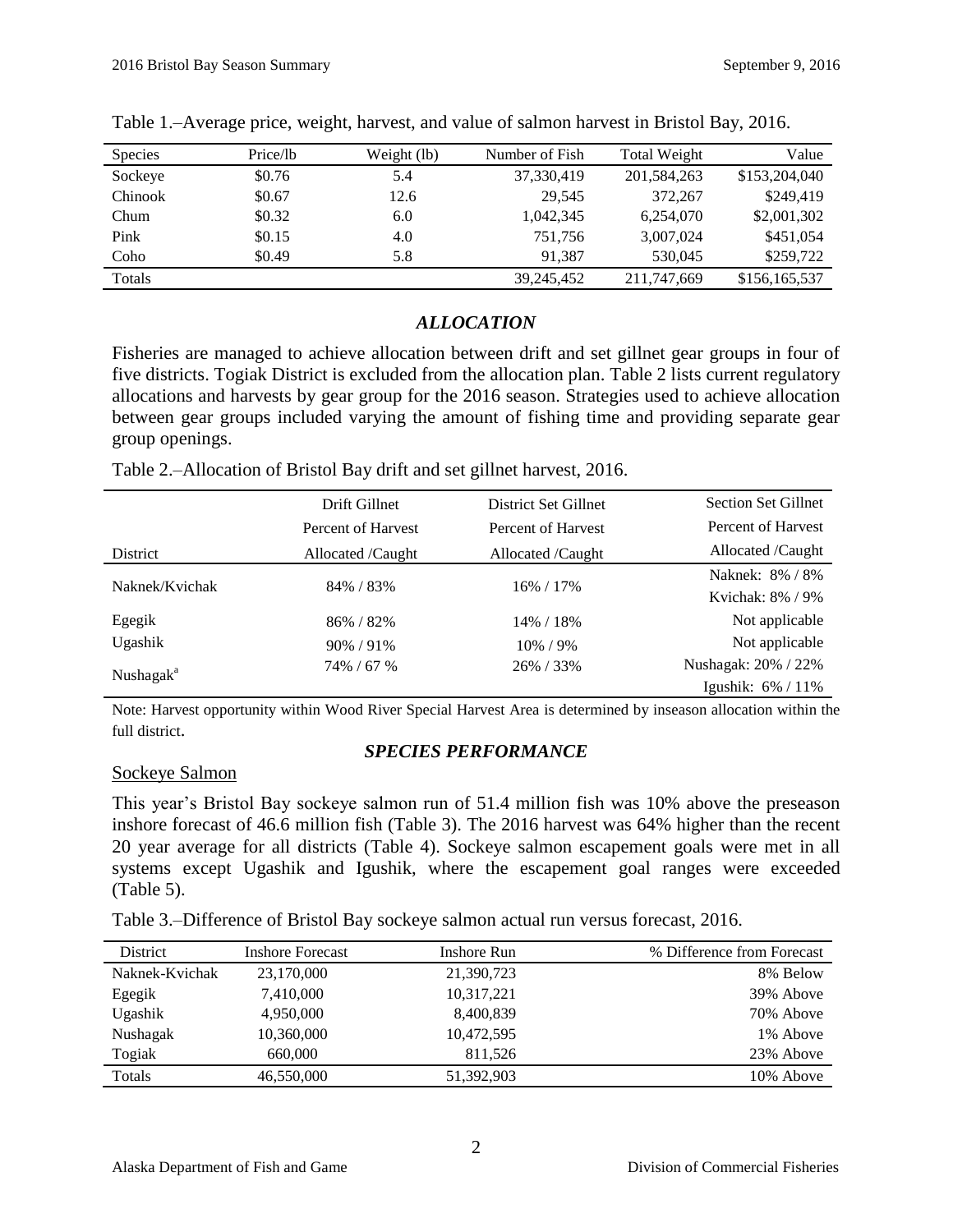| District       | 1996–2015 Average Sockeye<br>Harvest | 2016 Sockeye Harvest |
|----------------|--------------------------------------|----------------------|
| Naknek-Kvichak | 7,367,267                            | 13,460,265           |
| Egegik         | 6,625,483                            | 8,479,961            |
| Ugashik        | 2,504,515                            | 6,765,569            |
| Nushagak       | 5,813,327                            | 8,013,145            |
| Togiak         | 530,008                              | 611,480              |
| Totals         | 22,747,955                           | 37,330,419           |

| Table 4.–2016 preliminary commercial sockeye salmon harvests and 20-year averages by district. |  |  |
|------------------------------------------------------------------------------------------------|--|--|
|                                                                                                |  |  |

|  |  | Table 5.–Bristol Bay sockeye salmon goals and escapement, 2016. |  |
|--|--|-----------------------------------------------------------------|--|
|  |  |                                                                 |  |

| <b>River System</b> | <b>Goal Range</b>    | Escapement    |
|---------------------|----------------------|---------------|
| Kvichak River       | 2,000,000-10,000,000 | 4,462,728     |
| Naknek River        | 800,000-2,000,000    | 1,691,910     |
| Alagnak River       | 320,000 minimum      | $1,775,820^a$ |
| Egegik River        | 800,000-2,000,000    | 1,837,260     |
| Ugashik River       | 500,000-1,400,000    | 1,635,270     |
| Nushagak River      | 370,000–900,000      | 680,513       |
| Wood River          | 700.000-1.800.000    | 1,309,707     |
| Igushik River       | 150,000 - 400,000    | 469,230       |
| <b>Togiak River</b> | 120,000-270,000      | 200,046       |
| Total               |                      | 14,062,484    |

<sup>a</sup> Expanded aerial survey estimate.

### Chinook Salmon

Chinook salmon harvests in Bristol Bay were below average in Nushagak, Togiak and Egegik districts (Table 6). No directed Chinook salmon fishing periods occurred in the Nushagak District in 2016. Chinook salmon were caught during directed sockeye periods in all commercial districts and approximately 29,570 fish were harvested, 60% of the 20-year average of 49,368 (Table 6). Chinook salmon escapement into the Nushagak River was 125,368 and above the escapement goal range of 55,000 to 120,000. The Chinook salmon escapement into the Alagnak River was 1,283 based on aerial surveys and was below the lower bound escapement goal of 2,700.

Table 6.–Chinook salmon preliminary harvest data and 20-year averages by district.

| District       | 1996-2015 Average<br><b>Chinook Salmon Harvest</b> | 2016 Chinook Salmon<br>Harvest |
|----------------|----------------------------------------------------|--------------------------------|
| Naknek/Kvichak | 1,785                                              | 1,473                          |
| Egegik         | 693                                                | 289                            |
| Ugashik        | 852                                                | 1,146                          |
| Nushagak       | 42,488                                             | 23,100                         |
| Togiak         | 6,587                                              | 3,562                          |
| Totals         | 49,368                                             | 29,570                         |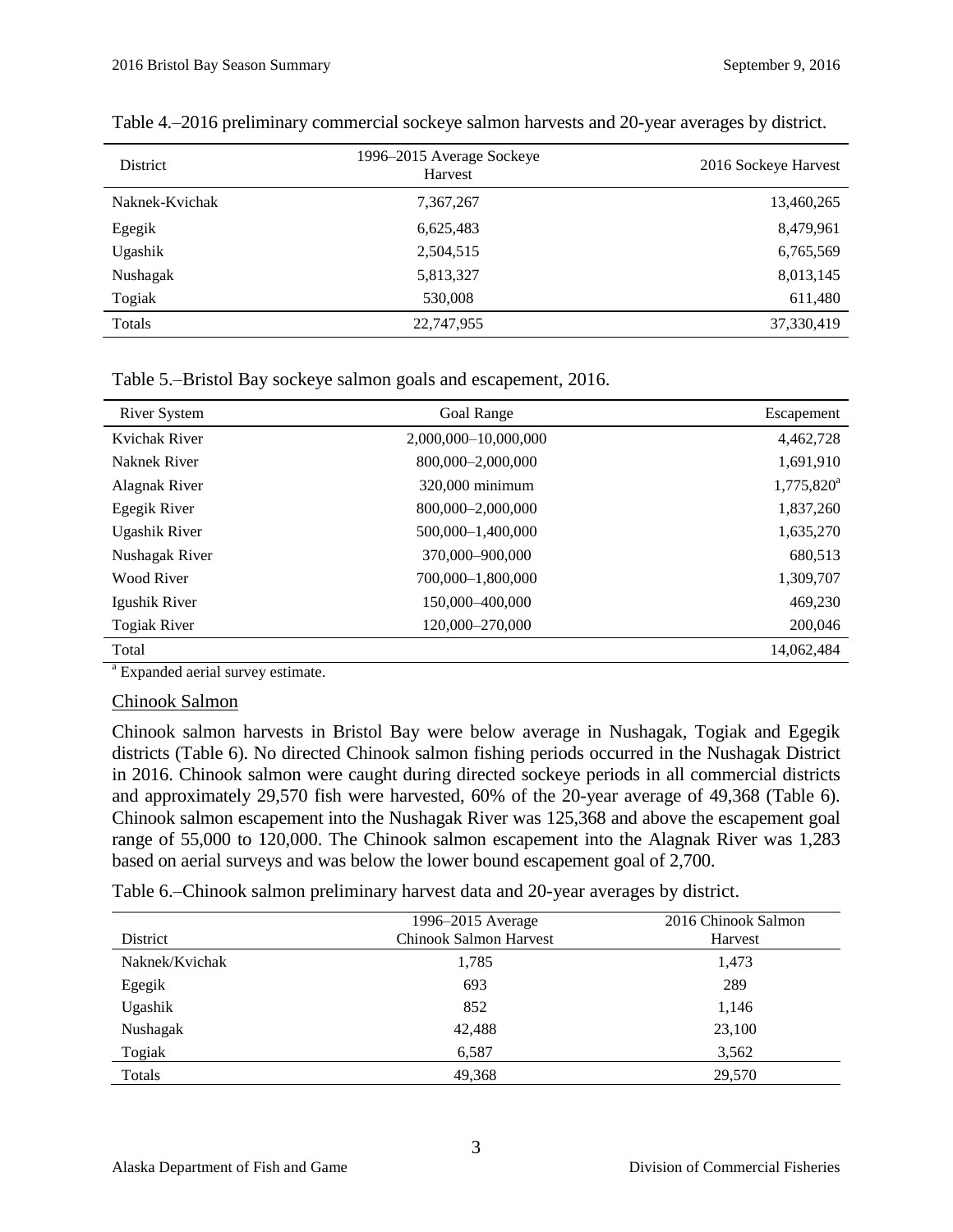#### Chum Salmon

The 2016 preliminary Bristol Bay chum salmon harvest was 1,042,345 fish (Table 7). Harvest in all districts was slightly above the 20-year average harvest. Nushagak District was the largest producer of chum salmon, where 527,753 fish were harvested.

#### Pink Salmon

Pink salmon return to Bristol Bay in even years. The preliminary harvest in 2016 was 751,756 fish. The majority of pink salmon are harvested in the Togiak and Nushagak districts.

#### Coho Salmon

The preliminary total coho salmon harvest in 2016 was 91,387 fish (Table 7). Typically the Nushagak District is the largest coho salmon producer. The 80,144 harvested in the Nushagak District was above the 20–year average.

#### Acknowledgements

The department would like thank the following organizations for funding assistance and operating fishery monitoring programs: Bristol Bay Regional Seafood Development Association (BBRSDA), Bristol Bay Economic Development Corporation (BBEDC), Bristol Bay Regional Science and Research Institute (BBSRI), Trident, Peter Pan, Manokotak Village Council, Bristol Bay Native Association (BBNA), Dylan Braund, Togiak Traditional Council, Twin Hills Village Council, North Pacific Seafoods, American President Line, and Copper River Seafoods. BBRSDA contributed \$225,000 towards management of 2016 Bristol Bay commercial fisheries. Without this contribution operational funds to manage the fishery would have been obtained through cost recovery test fishing. The Bristol Bay management program budget has been reduced 17% over the last two years and the department anticipates additional cuts in 2017. As such the participation of these groups in funding core management projects is invaluable.